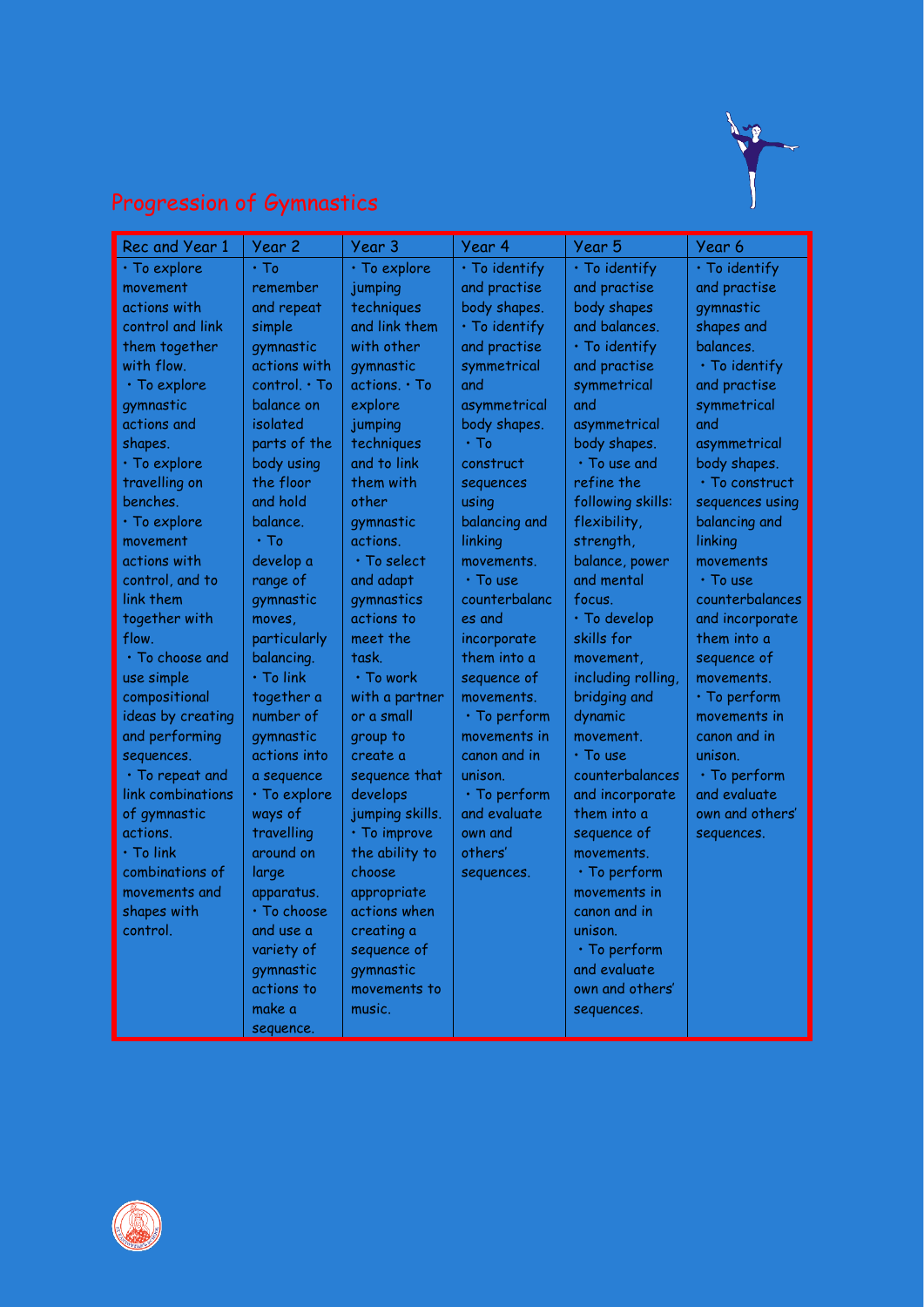

## Progression of Dance

| Rec and Year 1   | Year 2       | Year 3         | Year 4         | Year 5           | Year 6         |
|------------------|--------------|----------------|----------------|------------------|----------------|
| • To change      | $\bullet$ To | • To explore   | • To identify  | • To identify    | • To identify  |
| direction during | explore      | dance          | and practise   | and practise     | and practise   |
| travelling       | different    | movements      | the patterns   | the patterns     | the patterns   |
| moves.           | levels and   | and create     | and actions    | and actions of   | and actions in |
| • To link        | speeds of    | patterns of    | of chosen      | the chosen       | a street dance |
| travelling       | movement.    | movement.      | dance style.   | dance style.     | style.         |
| moves that       | $\bullet$ To | • To work      | $\bullet$ To   | $\bullet$ To     | $\bullet$ To   |
| change           | compose      | with a         | demonstrate    | demonstrate      | demonstrate    |
| direction and    | and          | partner to     | an awareness   | an awareness     | an awareness   |
| level.           | perform      | create dance   | of the         | of the music's   | of the music's |
| • To link moves  | simple       | patterns.      | music's        | rhythm and       | rhythm and     |
| together.        | dance        | • To perform   | rhythm and     | phrasing when    | phrasing when  |
| • To use a       | phrases.     | a dance with   | phrasing       | improvising.     | improvising.   |
| variety of       | • To show    | rhythm and     | when           | • To create      | • To create a  |
| moves.           | contrasts in | expression.    | improvising.   | and perform      | dance that     |
| • To explore     | simple       | • To use       | • To create    | an individual    | represents a   |
| basic body       | dances       | knowledge      | an individual  | dance that       | street dance   |
| patterns and     | with good    | of dance to    | dance that     | reflects the     | style.         |
| movements to     | body shape   | create a       | reflects the   | chosen dance     | • To create a  |
| music.           | and          | story in small | chosen         | style.           | dance as a     |
| • To use a       | position.    | groups.        | dancing style. | • To create      | group, using   |
| variety of       | $\bullet$ To | • To develop   | • To create    | partnered        | any street     |
| moves that       | develop a    | precision of   | partnered      | dances that      | dance moves.   |
| change speed     | range of     | movement.      | dances that    | reflect the      | • To create a  |
| and direction.   | dance        | • To work      | reflect the    | chosen           | dance as a     |
| • To link        | movement     | $CO-$          | dancing style  | dancing style    | group, using   |
| together dance   | s and        | operatively    | and apply the  | and apply the    | any street     |
| moves with       | improve      | with a group   | key            | key              | dance moves.   |
| gestures and     | timing.      | to create a    | components     | components of    | • To perform   |
| changing         | • To work    | dance piece.   | of dance.      | dance.           | and analyse    |
| direction in     | to music,    | • To perform   | • To perform   | • To create      | own and        |
| time to music.   | creating     | in front of    | dance using a  | group dances     | others'        |
| • To practise    | movement     | others with    | range of       | that reflect the | performance.   |
| taking off from  | s that show  | confidence.    | movement       | dance style.     |                |
| different        | rhythm and   |                | patterns.      | • To perform a   |                |
| positions.       | control.     |                | • To perform   | dance using a    |                |
| • To complete    | • To work    |                | and evaluate   | range of         |                |
| an obstacle      | to music,    |                | own and        | movement         |                |
| course with      | creating     |                | others' work.  | patterns.        |                |
| control and      | movement     |                |                | • To perform     |                |
| agility.         | s that show  |                |                | and evaluate     |                |
|                  | rhythm and   |                |                | own and          |                |
|                  | control.     |                |                | others' work.    |                |

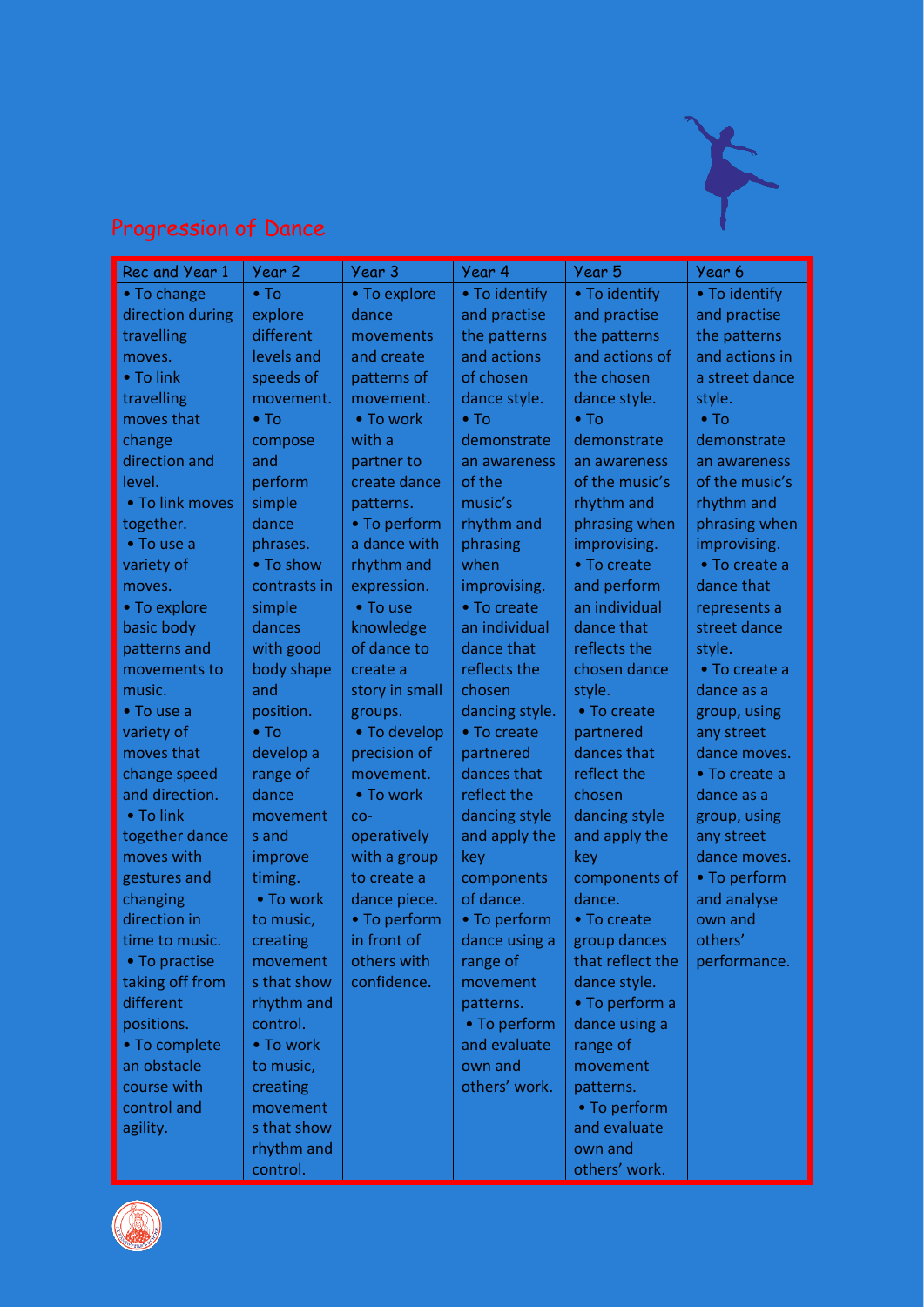#### Progression of Multi Skills in Key stage One and Swimming in Key stage Two





| Rec and Year 1     | Year 2               | Year 3         | Year 4       | Year 5           | Year 6          |
|--------------------|----------------------|----------------|--------------|------------------|-----------------|
| • To explore       | • To time            | To develop     | To develop   | To develop       | To develop      |
| static balancing   | running to           | basic pool     | travel in    | push and         | balance, link   |
| and understand     | stop or              | safety skills  | vertical or  | glides, any kick | activities and  |
| the concept of     | intercept            | and            | horizontal   | action on front  | travel further  |
| bases.             | the path of          | confidence in  | position and | and back with    | on whole        |
| • To combine a     | a ball.              | water.         | introduce    | or without       | stroke.         |
| number of co-      | • To travel          | To develop     | floats.      | support aids.    |                 |
| ordination         | in different         | entry and      |              |                  | To show         |
| drills, using      | ways,                | exit, travel   |              |                  | breath control. |
| upper and          | showing              | further, float |              |                  | Introduction to |
| lower body         | clear                | and            |              |                  | deeper water.   |
| movements.         | transitions          | submerge.      |              |                  | <b>Treading</b> |
| $\bullet$ To aim a | between              |                |              |                  | water.          |
| variety of balls   | movement             |                |              |                  |                 |
| and equipment      | $S_{-}$              |                |              |                  |                 |
| accurately.        | • To travel          |                |              |                  |                 |
|                    | in different         |                |              |                  |                 |
|                    | directions           |                |              |                  |                 |
|                    | (side to             |                |              |                  |                 |
|                    | side, up             |                |              |                  |                 |
|                    | and down)            |                |              |                  |                 |
|                    | with                 |                |              |                  |                 |
|                    | control and          |                |              |                  |                 |
|                    | fluency.             |                |              |                  |                 |
|                    | $\bullet$ To         |                |              |                  |                 |
|                    | practise             |                |              |                  |                 |
|                    | <b>ABC</b>           |                |              |                  |                 |
|                    | (agility,<br>balance |                |              |                  |                 |
|                    | and                  |                |              |                  |                 |
|                    | coordinatio          |                |              |                  |                 |
|                    |                      |                |              |                  |                 |
|                    | n)                   |                |              |                  |                 |

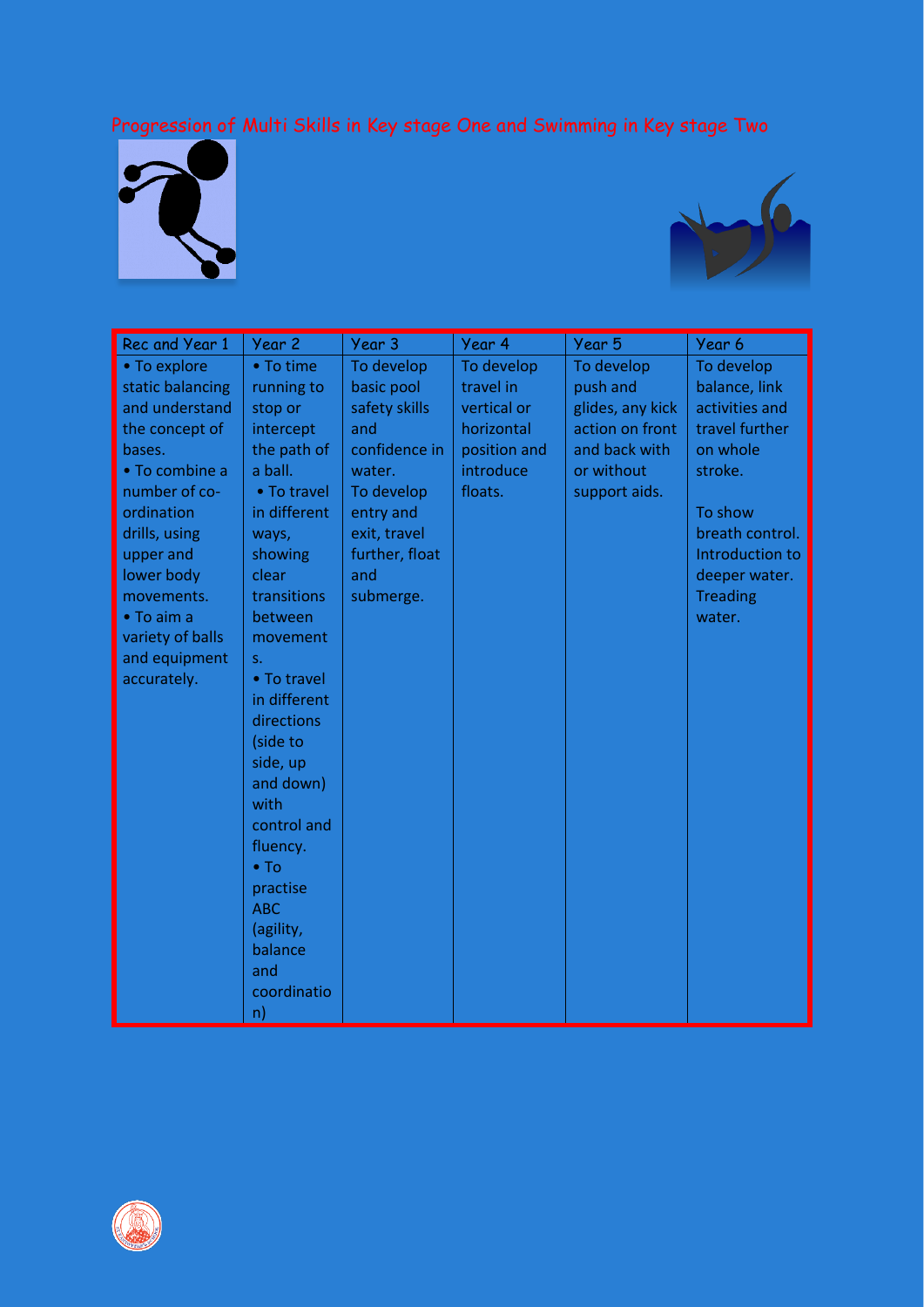

#### Progression of Ball Skills

| Rec and Year 1          | Year 2            | Year 3                            | Year 4              | Year 5                           | Year 6                |
|-------------------------|-------------------|-----------------------------------|---------------------|----------------------------------|-----------------------|
| • To master basic       | • To use hand-    | • To be aware of                  | • To keep           | • To demonstrate                 | • To understand the   |
| sending and receiving   | eye               | others when                       | possession of a     | basic passing and                | basic rules of tag    |
| techniques. • To        | coordination to   | playing games.                    | ball.               | receiving skills using           | rugby.                |
| develop balance,        | control a ball.   | • To choose the                   | • To use ABC        | a netball.                       | • To work as a        |
| agility and co-         | • To catch a      | correct skills to                 | (agility, balance,  | • To develop an                  | team, using ball-     |
| ordination.             | variety of        | meet a challenge.                 | co-ordination)      | understanding and                | handling skills.      |
| • To master basic       | objects.          | • To perform a                    | techniques to       | knowledge of the                 | • To pass and carry a |
| sending and receiving   | • To vary types   | range of actions,                 | keep control of a   | basic footwork rule              | ball using balance    |
| skills.                 | of throw.         | maintaining                       | ball in a           | of netball.                      | and coordination. •   |
| · To develop balance,   | • To kick and     | control of the ball.              | competitive         | • To use good                    | To use skills learned |
| agility and co-         | move with a       | • To perform a                    | situation.          | hand/eye co-                     | to play a game of     |
| ordination.             | ball. • To        | range of catching                 | • To use accurate   | ordination to pass               | tag rugby.            |
| • To master basic       | develop           | and gathering                     | passing and         | and receive a ball               | • To apply rules and  |
| sending and receiving   | catching and      | skills with control.              | dribbling in a      | successfully.                    | skills learned to a   |
| techniques              | dribbling skills. | • To master the                   | game.               | • To develop skills in           | game.                 |
| • To develop balance,   | • To use ball     | basic catching                    | . To identify and   | the range of passes              | • To play in a mini   |
| agility and co-         | skills in a mini  | technique.                        | apply ways to       | - chest pass,                    | tag rugby             |
| ordination.             | festival.         | • To catch with                   | move the ball       | overhead pass,                   | competition           |
| • To master basic       |                   | increasing control                | towards an          | bounce pass and to               |                       |
| sending and receiving   |                   | and accuracy.                     | opponent's goal.    | understand which                 |                       |
| as well as developing   |                   | • To master the                   | • To learn          | pass to use                      |                       |
| balance agility and co- |                   | basic throwing                    | concepts of attack  | depending on the                 |                       |
| ordination.             |                   | technique.                        | and defence.        | distance the ball                |                       |
| • To make use of        |                   | • To throw and                    | • To play in a mini | needs to travel.                 |                       |
| coordination,           |                   | hit a ball in                     | competition.        | • To understand the              |                       |
| accuracy and weight     |                   | different ways                    |                     | importance of                    |                       |
| transfer. • To develop  |                   | (e.g. high, low,                  |                     | 'getting free' in                |                       |
| receiving skills. • To  |                   | fast or slow). • To               |                     | order to receive a               |                       |
| use ball skills in game |                   | apply skills and                  |                     | pass. • To                       |                       |
| based activities        |                   | tactics in small-                 |                     | understand how to                |                       |
|                         |                   | sided games.<br>• To identify and |                     | make space by<br>moving away and |                       |
|                         |                   | follow the rules of               |                     | coming back and by               |                       |
|                         |                   | games. To choose                  |                     | dodging.                         |                       |
|                         |                   | and use simple                    |                     | • To be able to                  |                       |
|                         |                   | tactics to suit                   |                     | demonstrate a                    |                       |
|                         |                   | different                         |                     | range of defending               |                       |
|                         |                   | situations.                       |                     | skills and                       |                       |
|                         |                   | • To react to                     |                     | understand how to                |                       |
|                         |                   | situations in ways                |                     | mark an opponent.                |                       |
|                         |                   | that make it                      |                     | • To understand                  |                       |
|                         |                   | difficult for                     |                     | how to intercept a               |                       |
|                         |                   | opponents to win                  |                     | pass.                            |                       |
|                         |                   |                                   |                     | • To learn how to                |                       |
|                         |                   |                                   |                     | shoot.                           |                       |
|                         |                   |                                   |                     | . To understand the              |                       |
|                         |                   |                                   |                     | different positions in           |                       |
|                         |                   |                                   |                     | a netball team (five-            |                       |
|                         |                   |                                   |                     | a-side).                         |                       |
|                         |                   |                                   |                     | • To recognise                   |                       |
|                         |                   |                                   |                     | which positions are              |                       |
|                         |                   |                                   |                     | attacking and which              |                       |
|                         |                   |                                   |                     | are defending.                   |                       |

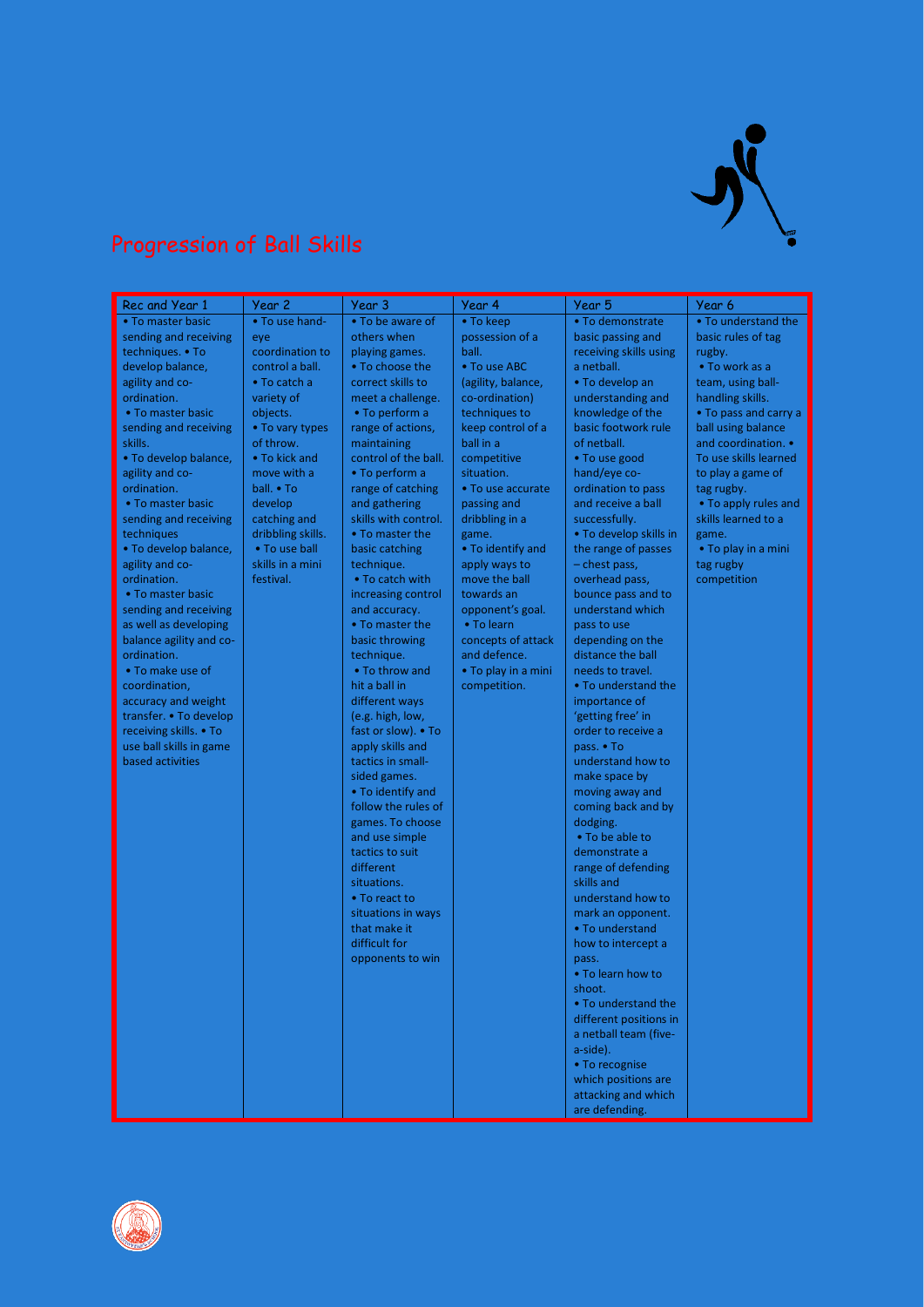### Progression of Throwing, Catching, Striking and Fielding





| Rec and Year 1                                                                                                                                                                                                                                                                                                                                                                                | Year 2                                                                                                                                                                                                                                                                                                                                                            | Year 3                                                                                                                                                                                                                                                                                                                                                                                                                                                                                                                                                                                                                                                                                                                                                                                                                                                                                                                                                                                    | Year 4                                                                                                                                                                                                                                                                                                                                                                                                                                                                                                                                                                                                                                                                                                                                                                                                                                                                                                                                                                                                                                                | Year 5                                                                                                                                                                                                                                                                                                                                                                                                                                                                                                                                                                                                                                                                                                                                                                                                                                  | Year 6                                                                                                                                                                                                                                                                                                                                                                                                                                                                                                                                                                                                                                                                                                                                                                                                                                                                                                                                                                                                                                                                                                                                                                                                                                                                                                                                                                                                                              |
|-----------------------------------------------------------------------------------------------------------------------------------------------------------------------------------------------------------------------------------------------------------------------------------------------------------------------------------------------------------------------------------------------|-------------------------------------------------------------------------------------------------------------------------------------------------------------------------------------------------------------------------------------------------------------------------------------------------------------------------------------------------------------------|-------------------------------------------------------------------------------------------------------------------------------------------------------------------------------------------------------------------------------------------------------------------------------------------------------------------------------------------------------------------------------------------------------------------------------------------------------------------------------------------------------------------------------------------------------------------------------------------------------------------------------------------------------------------------------------------------------------------------------------------------------------------------------------------------------------------------------------------------------------------------------------------------------------------------------------------------------------------------------------------|-------------------------------------------------------------------------------------------------------------------------------------------------------------------------------------------------------------------------------------------------------------------------------------------------------------------------------------------------------------------------------------------------------------------------------------------------------------------------------------------------------------------------------------------------------------------------------------------------------------------------------------------------------------------------------------------------------------------------------------------------------------------------------------------------------------------------------------------------------------------------------------------------------------------------------------------------------------------------------------------------------------------------------------------------------|-----------------------------------------------------------------------------------------------------------------------------------------------------------------------------------------------------------------------------------------------------------------------------------------------------------------------------------------------------------------------------------------------------------------------------------------------------------------------------------------------------------------------------------------------------------------------------------------------------------------------------------------------------------------------------------------------------------------------------------------------------------------------------------------------------------------------------------------|-------------------------------------------------------------------------------------------------------------------------------------------------------------------------------------------------------------------------------------------------------------------------------------------------------------------------------------------------------------------------------------------------------------------------------------------------------------------------------------------------------------------------------------------------------------------------------------------------------------------------------------------------------------------------------------------------------------------------------------------------------------------------------------------------------------------------------------------------------------------------------------------------------------------------------------------------------------------------------------------------------------------------------------------------------------------------------------------------------------------------------------------------------------------------------------------------------------------------------------------------------------------------------------------------------------------------------------------------------------------------------------------------------------------------------------|
| . To learn skills for<br>striking and fielding<br>games. • To practise<br>basic striking, sending<br>and receiving.<br>• To use throwing and<br>catching skills in a game.<br>• To practise accuracy of<br>throwing and consistent<br>catching.<br>• To strike with a racket<br>or bat. • To play a game<br>fairly and in a sporting<br>manner.<br>• To use fielding skills to<br>play a game | . To learn skills<br>for playing striking<br>and fielding<br>games.<br>• To position the<br>body to strike a<br>ball.<br>• To develop<br>catching skills.<br>• To throw a ball<br>for distance.<br>• To practise<br>throwing skills in a<br>circuit.<br>• To play a game<br>fairly and in a<br>sporting manner.<br>• To use fielding<br>skills to play a<br>game. | . To consolidate and<br>develop a range of<br>skills in striking and<br>fielding.<br>• To develop and<br>investigate different<br>ways of throwing<br>and to know when it<br>is appropriate to use<br>them. • To<br>consolidate and<br>develop a range of<br>skills in striking and<br>fielding.<br>• To practise the<br>correct technique<br>for catching a ball<br>and use it in a game.<br>• To consolidate and<br>develop a range of<br>skills in striking and<br>fielding.<br>• To practise the<br>correct batting<br>technique and use it<br>in a game situation.<br>• To consolidate<br>and develop a range<br>of skills in striking<br>and fielding.<br>• To practise the<br>correct technique<br>for fielding and use<br>it in a game<br>situation.<br>• To consolidate the<br>throwing, catching<br>and batting skills<br>already learned.<br>. To strike the ball<br>for distance.<br>• To know how to<br>play a striking and<br>fielding game<br>competitively and<br>fairly. | • To develop and<br>investigate different<br>ways of throwing,<br>and to know when<br>each is appropriate. •<br>To use ABC (agility,<br>balance, co-<br>ordination) to field a<br>ball well. To use ABC<br>(agility, balance, co-<br>ordination) to move<br>into good positions<br>for catching and<br>apply it in a game<br>situation.<br>• To use hand-eye<br>coordination to strike<br>a moving and a<br>stationary ball.<br>• To develop fielding<br>skills and understand<br>their importance<br>when playing a<br>game. To play in a<br>competitive<br>situation, and to<br>demonstrate<br>sporting behaviour.<br>• To become familiar<br>with balls and short<br>tennis rackets.<br>• To get the ball into<br>play.<br>• To accurately serve<br>underarm.<br>• To build up a rally.<br>. To build a rally,<br>focusing on accuracy<br>of strokes.<br>• To play a variety of<br>shots in a game<br>situation and to<br>explore when<br>different shots<br>should be played.<br>Learning objective<br>• To play a<br>competitive tennis<br>game. | . To develop skills in<br>batting and fielding. •<br>To choose fielding<br>techniques.<br>• To run between the<br>wickets.<br>. To run, throw and<br>catch.<br>• To develop a safe and<br>effective overarm<br>throw.<br>• To learn batting<br>control.<br>. To use all the skills<br>learned by playing in a<br>mini tournament.<br>. To identify and apply<br>techniques for hitting a<br>tennis ball.<br>• To develop the<br>techniques for ground<br>strokes and volleys.<br>• To develop a<br>backhand technique<br>and use it in a game.<br>• To practise<br>techniques for all<br>strokes.<br>• To use the scoring<br>system and court for<br>singles tennis. . To play<br>a tennis game using an<br>overhead serve and the<br>correct selections of<br>shots<br>• To understand and<br>use doubles scoring in a<br>tennis game. | • To throw and catch<br>under pressure.<br>• To use fielding skills<br>to stop the ball<br>effectively.<br>• To learn batting<br>control.<br>• To learn the role of<br>backstop.<br>• To play in a<br>tournament and work<br>as team, using tactics in<br>order to beat another<br>team. • To play in a<br>tournament and work<br>as team, using tactics in<br>order to beat another<br>team.<br>• To demonstrate and<br>use the correct grip of<br>the racket and<br>understand how to get<br>into the ready position.<br>• To use good<br>hand/eye co-ordination<br>to be able to contact<br>the shuttle with the<br>face of the racket.<br>• Understand how to<br>serve the shuttle in<br>order to start the<br>game.<br>• Recognise the<br>difference between the<br>low serve and the high<br>serve. • To develop<br>children's ability to<br>perform and<br>understand the<br>'overhead clear' shot<br>and the impact that<br>playing the overhead<br>clear can have on<br>winning points during<br>game play.<br>• To understand that<br>the drop shot is an<br>attacking shot, and<br>why.<br>• To know where the<br>drop should be aimed<br>for, for it to be most<br>productive, and why.<br>. To understand how<br>to use different shots<br>to outwit an opponent<br>in a game.<br>• To develop<br>knowledge,<br>understanding and<br>principles within a<br>doubles game,<br>including tactics and<br>strategies used. |